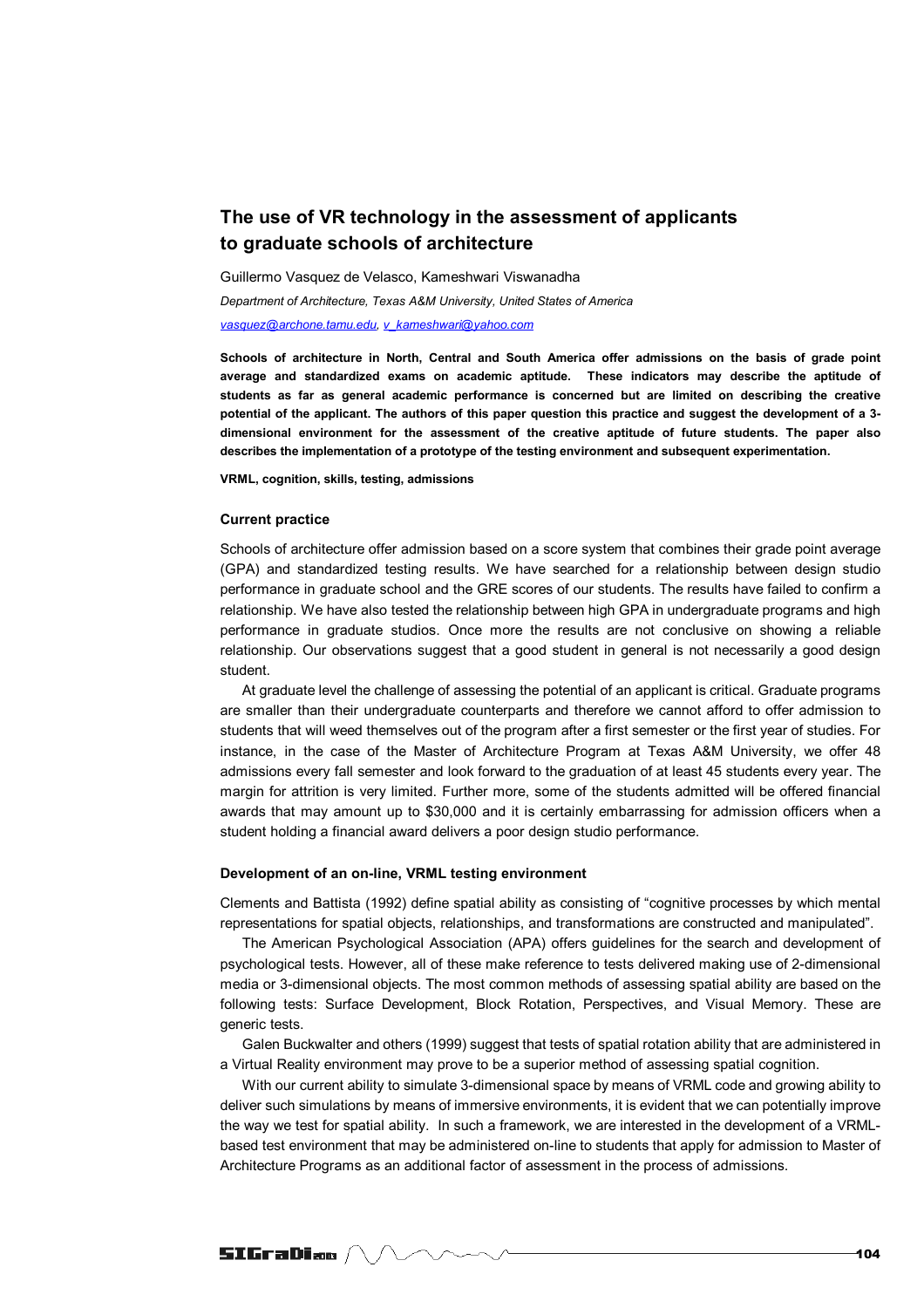In 2001, within the Master of Science in Architecture at Texas A&M University, Kameshwari Viswanadha developed a prototype of such a testing environment. The Digital Charrette (Viswanadha, 2001) was a VRML-based testing application that could be delivered via the Internet and was able to address 4 tests, namely: identify viewpoints, volumetric subtraction, volumetric addition, and the creation of a positive model with a negative reference.



Figure 1. Login into the Digital Charrette **Figure 2. Task Description** 

## *Task 1: Identifying viewpoints for a VRML model (Time allotted- 3 minutes)*

The first task involved examination of an architectural block model (manipulated to increase complexity). The subject's challenge was to identify the viewpoint for each of three given snapshots of the model.



These were multiple-choice questions, with four choices for each question.

The first two questions involved identifying the direction from which the view was perceived (North direction was presented in the architectural model). The last question required identification of the relative height of the viewpoint from ground level (Value of the highest point in the model).

*Figure 3. Task One: Identifying viewpoints in a VRML model* 

*Task 2: Subtractive task (Time allotted- 3 minutes)* 



*Figure 4. Task Two: Subtractive task* 

The subject was presented with a monochromatic model block A and a task block B constructed with multicolored building blocks. The subjects had to identify the elements to be deducted from the segmented task block B, so that it was identical to the model block A. This was a subtractive task. There was an anchor element in the model block identical to one in the segmented task block to help the subjects establish their reference point in the virtual environment.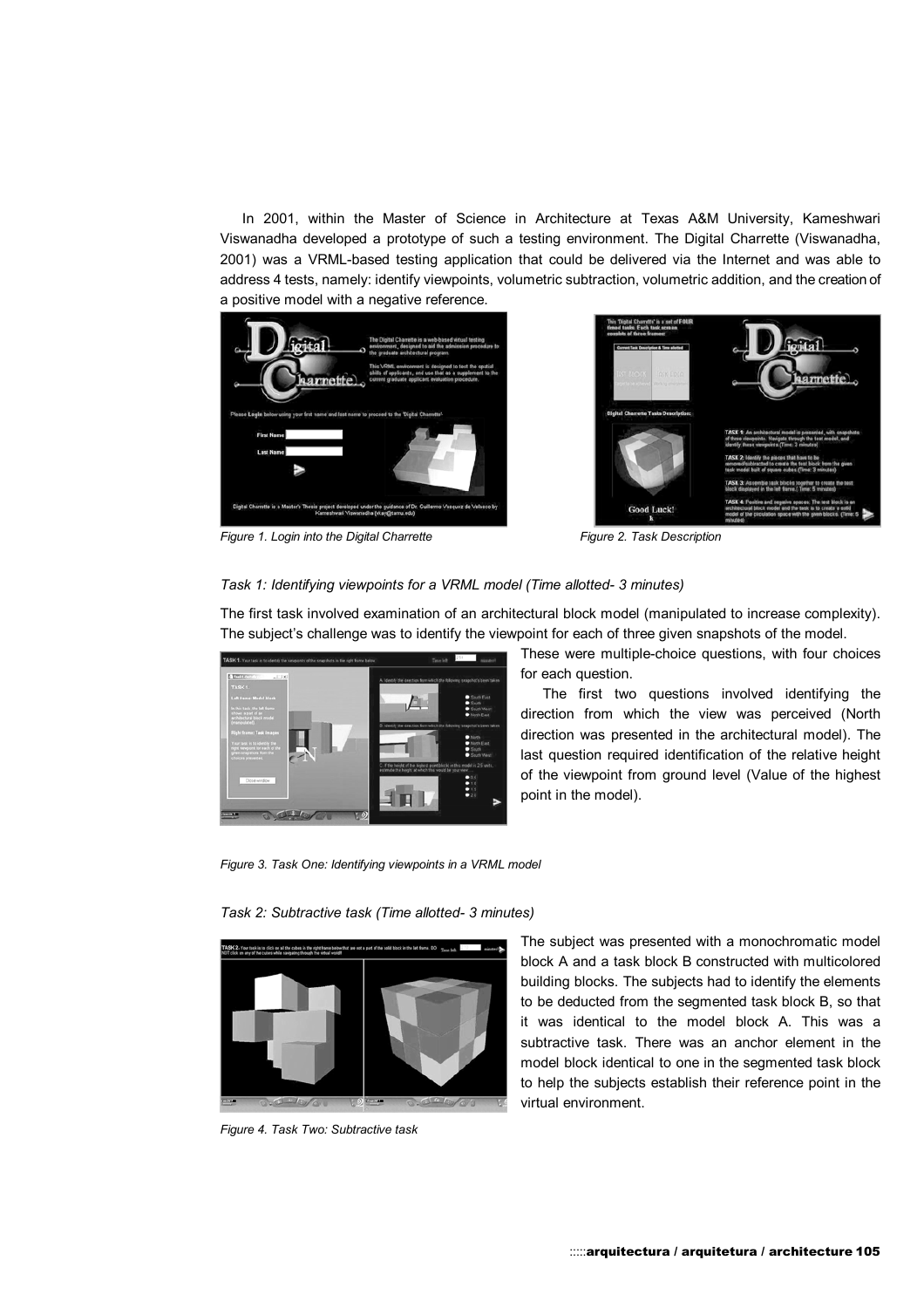

*Figure 5: Task Three: Additive task*

*Figure 6. Task Four: Positive model of negative space* 

# *Task 3: Additive task (Time allotted- 3 minutes)*

The third task involved putting together five task blocks, which upon assembly would be identical to the model block. There is an immovable anchor element in this task, similar to task two, which gives the subjects a reference point in the VRML environment.

## *Task 4: Creating positive model with a negative reference (Time allotted- 5 minutes)*

The subject involved visualization of the negative space within the model block, and building a positive model of the same with the task blocks provided. This task is modeled more closely to reflect an architectural context.

## **Experimentation**

In late 2001 the Digital Charrette was tested among a small number of graduate students of architecture and a positive relationship was found between their performance in the VRML-based test and their design studio grades. These are preliminary results that point towards a positive potential that should be subject of further study.

The study population was restricted to senior undergraduate students, taking the Summer 2001 design studio, at the Department of Architecture, Texas A&M University. In the evaluation that took about 45 minutes, the subjects first completed a pre-task questionnaire. The testing began with a practice session in which the subjects could learn to manipulate objects and move through a VRML world. The subjects then logged in and worked on the four timed tasks within the Digital Charrette. Finally, they submitted their reactions to their experience with the Digital Charrette on a post-task questionnaire.

Six out of 13 subjects were able to solve Task 1-a, 1-b and Task 3; 2 out of 13 accomplished Task 1-c; 1 out of 13 finished Task 2; and none of the participants were able to accomplish Task 4.

The scores of the students on these exercises were compared to their previous design studio performance at the end of the Spring 2001 semester. The design studio grade data was collected from the subjects on a voluntary basis for use in this analysis.

The hypothesis that the performance of the subjects would be reflected in their design studio grades was proved true. A positive relation was found between the Digital Charrette scores of the subjects and the design studio grades. However, the reverse was not found to be true. Subjects who had high design studio grades did not necessarily perform well on the Digital Charrette tasks.

The performance of the subjects on the Digital Charrette tasks showed no dependency on either experience with digital games, experience with VRML or experience with 3D modeling & other architectural software.

The study population perceived the Digital Charrette as a good evaluator of their spatial skills. In the detailed feedback section of the post-task questionnaire, all 13 subjects included positive comments on the overall prototype concept and implementation. The study population seemed confident of being able to